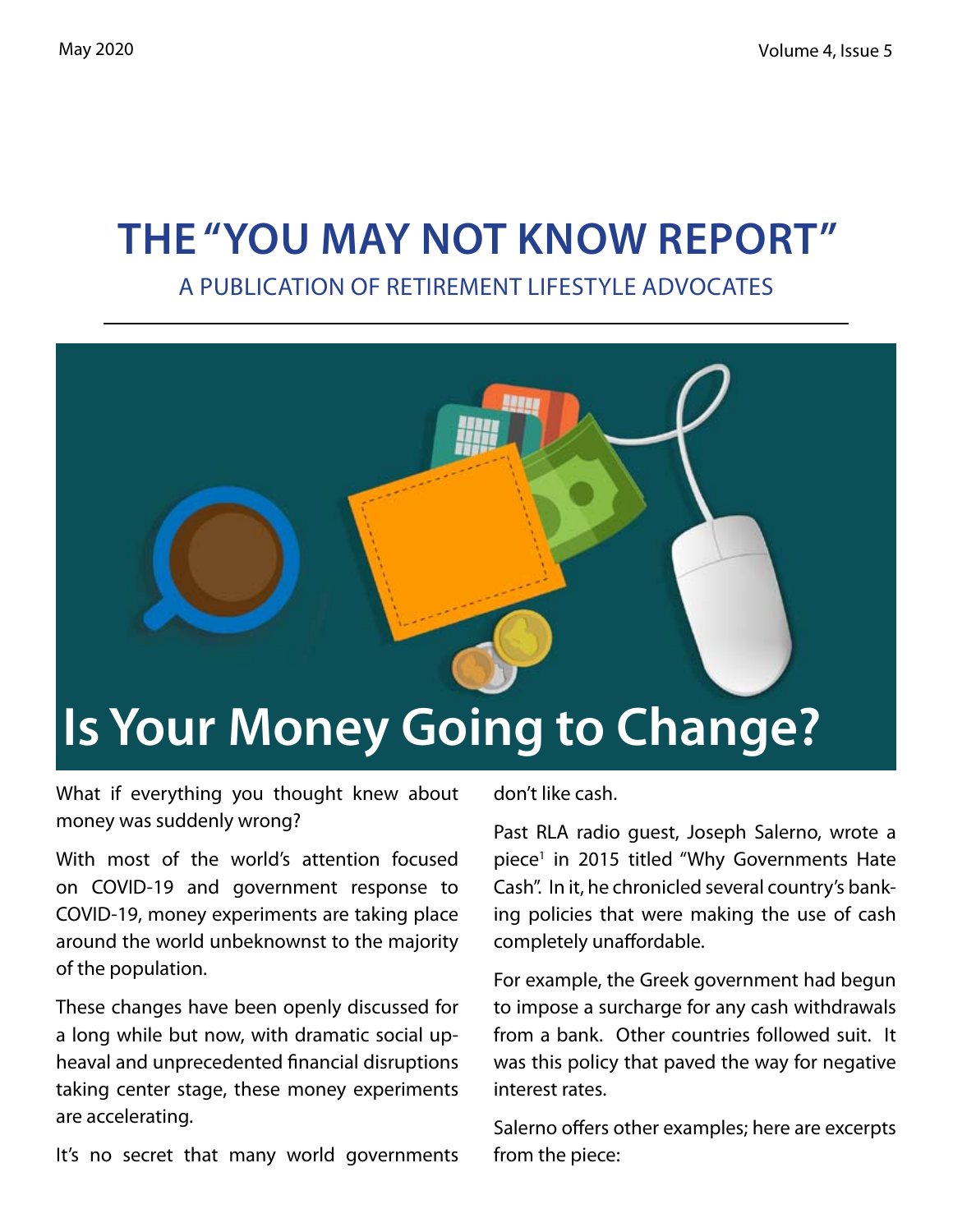*The war on cash in Sweden has gone probably the furthest and Scandinavian governments in general are notable for their opposition to cash. In Swedish cities, tickets for public buses no longer can be purchased for cash; they must be purchased in advance by a cell phone or text message — in other words, via bank accounts.*

*The deputy governor of the Swedish Central Bank gloated, before his retirement a few years back, that cash will survive "like the crocodile," even though it may be forced to see its habitat gradually cut back.*

*The analogy is apt since three of the four major Swedish banks combined have more than two-thirds of their offices no longer accepting or paying out cash. These three banks want to phase out the manual handling of cash at their offices at a very rapid pace and have been doing that since 2012.*

*In France, opponents of cash tried to pass a law in 2012 which would restrict the use of cash from a maximum of 3,000 euros per exchange to 1,000. The law failed, but then there was the attack on Charlie Hebdo and on a Jewish supermarket, so immediately the state used this as a reason for getting the 1,000 maximum limit. They got their maximum limit. Why? Well, proponents claim that these attacks were partially financed by cash.*

*Finally, Switzerland, formerly a great bastion of economic liberty and financial privacy, has succumbed under the bare-knuckle tactics of the US government. The Swiss government has banned all cash payments of more than 100,000 francs (about \$106,000), including transactions involving watches, real estate, precious metals, and cars. This was done under the threat of blacklisting by the Organization of Economic Development, with the US no* 

*doubt pushing behind the scenes. Transactions above 100,000 francs will now have to be processed through the banking system. The reason is to prevent the catch-all crime, of course, of money laundering.*

Salerno also noted US banks that were changing policies relating to cash.

*Chase Bank has also recently joined the war on cash. It's the largest bank in the US, a subsidiary of JP Morgan Chase and Co., and according to Forbes, the world's third largest public company. It also received \$25 billion in bailout loans from the US Treasury. As of March, Chase began restricting the use of cash in selected markets. The new policy restricts borrowers from using cash to make payments on credit cards, mortgages, equity lines, and auto loans.*

*Chase even goes as far as to prohibit the storage of cash in its safe deposit boxes. In a letter to its customers, dated April 1, 2015, pertaining to its "updated safe deposit box lease agreement," one of the high-lighted items reads, "You agree not to store any cash or coins other than those found to have a collectible value."* 

That article was five years ago and since that time, the war on cash has continued. And, as noted above, it is now accelerating.

You may not be aware of the fact that the recent stimulus package originally contained a provision for the creation of a 'digital dollar' which was removed before final passage of the bill. This from "Coindesk" (emphasis added):  $2^{\circ}$ 

#### *Proposed legislation meant to shore up the U.S. economy during the coronavirus pandemic includes a recommendation to create a digital dollar.*

*This virtual greenback would help individuals and families survive the shutdown of businesses and series of "shelter-in-place" orders which*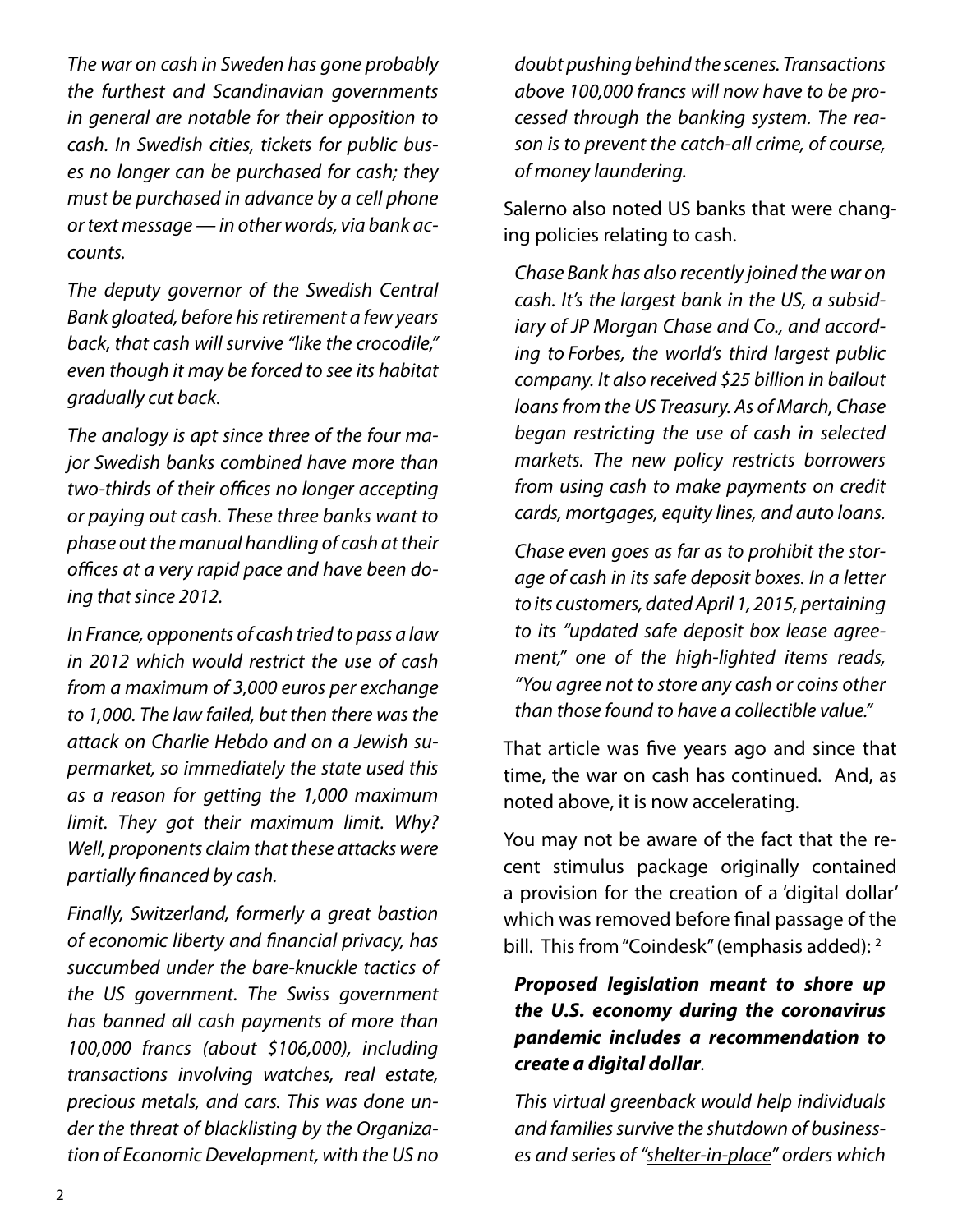*resulted in skyrocketing unemployment claims and a potential severe recession.*

*Under the draft bills shared last week, dubbed the "Take Responsibility for Workers and Families Act" and the "Financial Protections and Assistance for America's Consumers, States, Businesses, and Vulnerable Populations Act," the Federal Reserve – the nation's central bank – could use a "digital dollar" and digital wallets to send payments to "qualified individuals," consisting of \$1,000 for minors and \$2,000 to legal adults.*

*Both bills employ identical language around the digital dollar suggestion.*

*"The term 'digital dollar' shall mean a balance expressed as a dollar value consisting of digital ledger entries that are recorded as liabilities in the accounts of any Federal Reserve bank; or an electronic unit of value, redeemable by an eligible financial institution (as determined by the Board of Governors of the Federal Reserve System)," the bills read.*

*The Fed would likewise be in charge of the digital wallets, maintaining them for recipients.*

Presently, as this issue goes to press, there is another bill pending that would resurrect the idea of a digital dollar merely one month after the first run at establishing the digital dollar failed. As a former White House Chief of Staff infamously said, 'never let a crisis go to waste'. This, again from "Coindesk" on April 16 (emphasis added): $3$ 

*Congresswomen Rashida Tlaib (D-Mich.) and Pramila Jayapal (D-Wash.) introduced a new proposal to have the federal government issue \$2,000 per month to residents by minting a pair of \$1 trillion coins and using these to back the payments.* 

*The Automatic BOOST to Communities Act (ABC Act) also brings back the idea of a digital dollar, describing the concept using similar language to a series of bills introduced last month.*

*Under the ABC Act, Congress would authorize the Federal Reserve to create "FedAccounts," meaning "Digital Dollar Account Wallets," which would allow U.S. residents, citizens and businesses located in the country to access financial services. "No later than January 1, 2021, the Secretary shall offer all recipients of BOOST payments the option to receive their payments in digital dollar wallets," Thursday's bill read.*

As a side note, the bill contains some provisions<sup>4</sup> that are, at least from our viewpoint, alarming. The Automatic BOOST to Communities Act would give each of these individuals a \$2000 initial payment for each member of a household, followed by \$1,000 each month for each household member until 12 months after the pandemic ends. The payments would be made in digital dollars and loaded each month to a BOOST debit card.

Payments under this proposal would be made to: taxpayers, dependents, non-citizens and individuals with no bank account, no Social Security number or no permanent address.<sup>4</sup> At the risk of offending our readers by offering an admittedly subjective opinion, that is simply absurd. Even more delusional is the notion that this program can be funded by minting two trillion-dollar coins.

History teaches us that the money printing rooster always come home to roost. This bill, should it pass, will just make that day happen that much faster.

But the bill does confirm that worldwide the idea of digital money is gaining steam worldwide.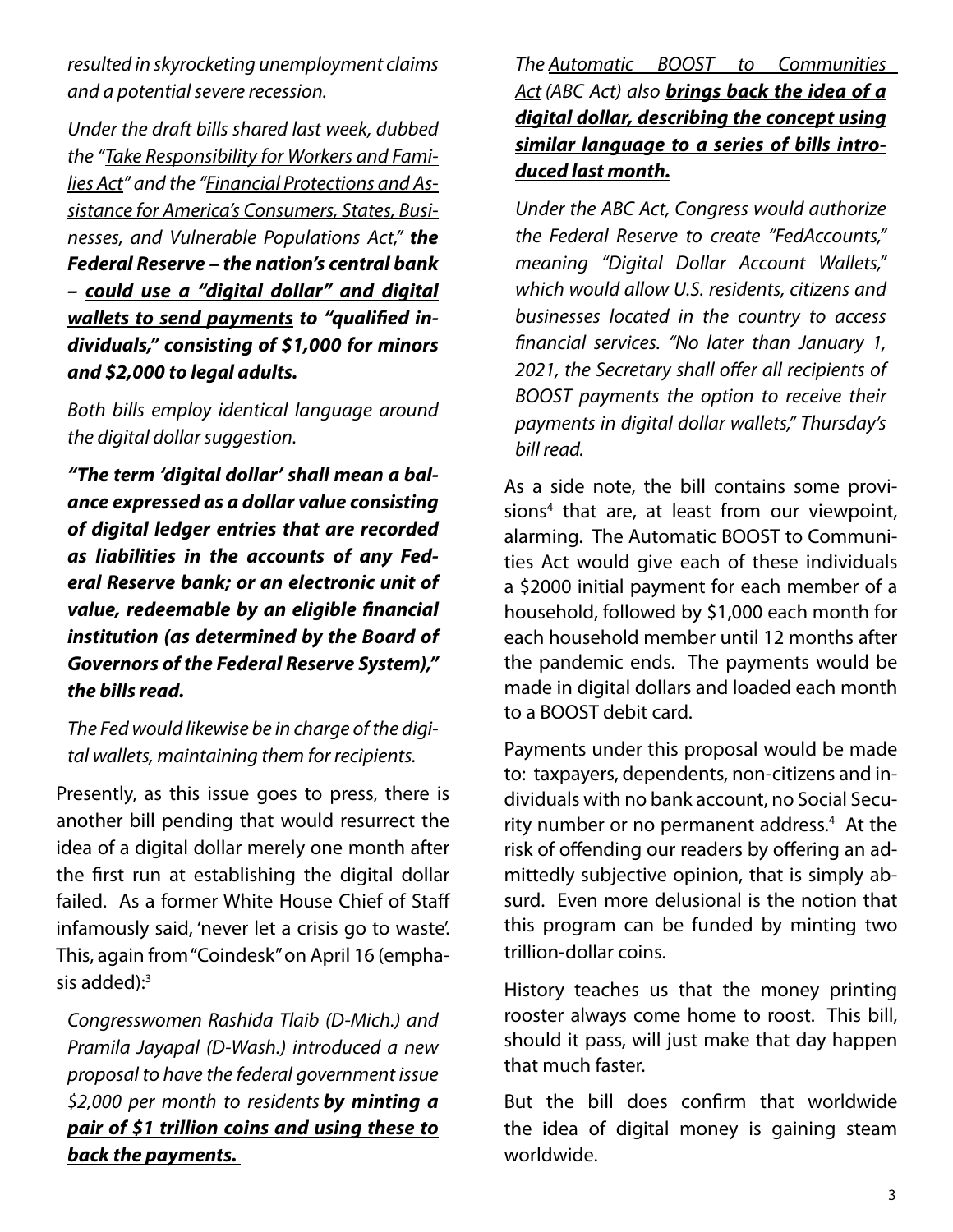China is presently testing a digital currency. "The Guardian" recently reported<sup>5</sup> that as of the first of May, China is testing a digital currency in some parts of the country. This from the article (emphasis added):

*China will begin trialing payments in its new digital currency in four major cities from next week, according to domestic media.*

#### *In recent months, China's central bank has stepped up its development of the e-RMB, which is set to be the first digital currency operated by a major economy.*

*It has reportedly begun trials in several cities, including Shenzhen, Suzhou, Chengdu, as well as a new area south of Beijing, Xiong'an, and areas that will host some of the events for the 2022 Beijing Winter Olympics.*

*State-media outlet China Daily said it had been formally adopted into the cities' monetary systems, with some government employees and public servants to receive their salaries in the digital currency from May.*

*Sina News said the currency would be used to subsidise transport in Suzhou, but in Xiong'an the trial primarily focused on food and retail.*

*A screenshot purported to be of the app required to store and use the digital currency has been circulating since mid-April.*

*Some reports also claim businesses including McDonald's and Starbucks have agreed to be part of the trial, however in a statement Starbucks told the Guardian it was not a participant. McDonald's been contacted for comment.*

*Digital payment platforms are already widespread in China, namely Alipay, owned by Alibaba's Ant Financial, and WeChat Pay, owned by Tencent, but they do not replace existing currency.*

Of course, cryptocurrencies originating in the private sector using blockchain technology have been around for the past decade. Despite their longevity relatively speaking, they have not been widely used in commerce largely due to their wild price fluctuations. Total cryptocurrency market capitalization is now about \$250 billion.<sup>6</sup>



Despite the fact that crypto currencies have not been widely adopted by the world population, they have provided governments and central banks with a model to follow.

Governments and central banks have now begun to attempt emulate these crypto currencies. And, given the current COVID-19 situation, they are moving more quickly. This from "Seeking Alpha" authored by John Mason (emphasis added):7

*Is the Covid-19 pandemic providing digital finance the kick it needs to really get the economy moving into the digital age?*

*What? No more cash?*

*Gary Cohn, former Director of the National Economic Council from 2017 to 2018 and former President and Chief Operating Officer at*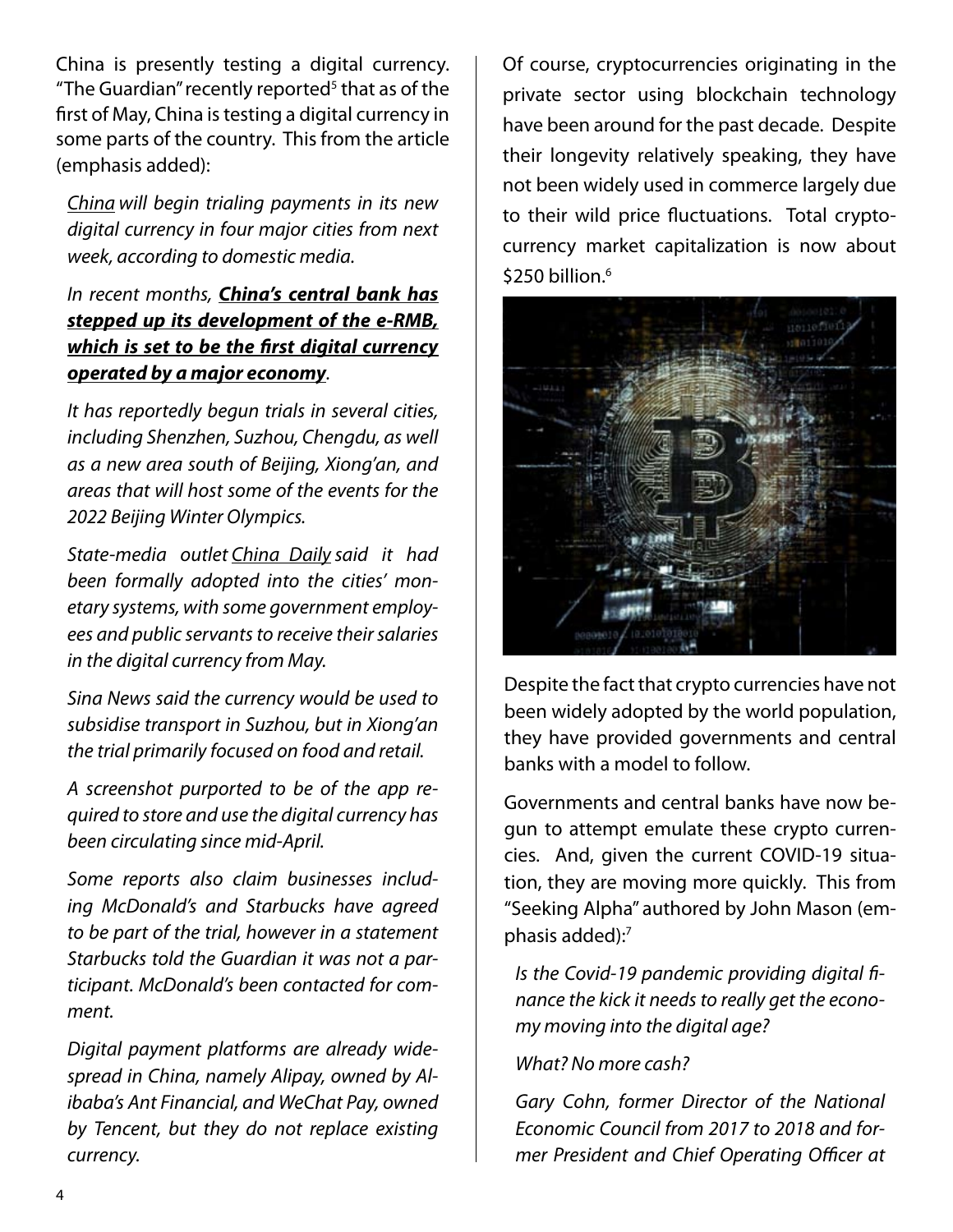*"For the past five weeks I have not touched a single coin or banknote, instead relying exclusively on electronic payment systems and credit cards that only I touch."*

#### *This is the future, Mr. Cohn suggests.*

Later in his piece, Mr. Cohn offers more examples of this growing trend (emphasis added):

*In addition to the Facebook attempt to create a digital currency, other "higher profile" efforts have also been made to bring on the digital age. For example, Sherrod Brown, a Democratic Senator, has pushed for the Federal Reserve to get into the game and produce "digital dollar accounts and wallets for all citizens." Senator Brown attempted to get this into some of the Covid-19 legislative efforts.*

*In Sweden, the Riksbank, Sweden's central bank, has looked into the possibility of a digital currency. Already, it is reported that 87 percent of money transactions in Sweden are done digitally by means of private payment companies. So, the move would not seem to be that great.*

*Bloomberg news even had a story on the Marshall Islands and the efforts being made to create its own digital currency.*

But it's not just central banks looking to move to digital. The International Monetary Fund, the central bank of central banks, is also moving toward digital. Much of this discussion is taking place in the context of replacing the US Dollar as the world reserve currency.

It's also important to mention that it's no secret that the IMF has ambitions of a one-world currency with them playing a central role.

During a panel discussion last year hosted by the Chair of the IMF, Christine Lagarde, the need to replace the dollar was discussed among panel participants from the European Union and China. It is clear from the panel discussion (link to the video<sup>8</sup> of the panel discussion is below in the "Sources" section) that panel members desired that the Euro and Chinese Renminbi be on more equal footing with the US Dollar.

The panel concluded that the preferred structure would be a more equal, "multi-polar" relationship between the currencies. In other words, the US Dollar, the Euro and the Renminbi would all be exchangeable for an IMF currency which would achieve the goal of a one-world currency. This quote is found in the video:

*"We can imagine, a new, expanded role for the IMF, by adapting and modernizing some old ideas of what's called the Keynes plan and the Triffin plan."*

Here is why that is interesting – and again, very alarming from our perspective. The Keynes plan was proposed by John Keynes, a British economist, at the time of the Bretton Woods agreement that made the US Dollar the world reserve currency. The Keynes plan was defined as:

*"An alternative set of proposals for international monetary institutions proposed by John Maynard Keynes (1883–1946) at the Bretton Woods negotiations on post-war monetary arrangements in 1944. The Keynes Plan would have involved the creation of an international monetary unit, the 'bancor'. "*

The Keynes plan would have created an international currency called the 'bancor'. The 'bancor' would have been a 'supra-natural' currency used internationally. The United States rejected the idea of the bancor. The International Monetary Fund was set up instead and the US Dollar was backed by gold until 1971 when the gold backing of the US Dollar was eliminated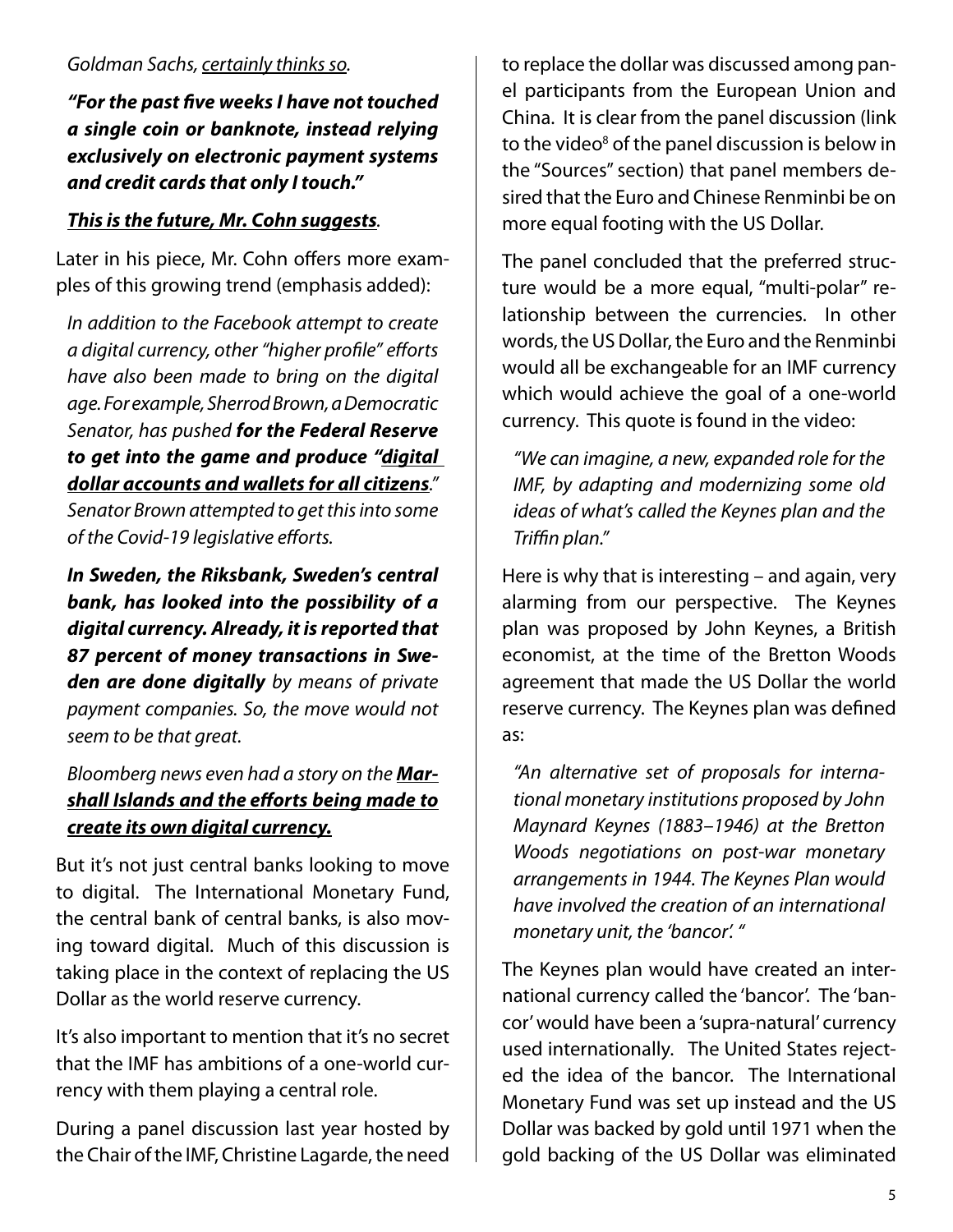and the "Petro-Dollar" was established when the United States persuaded Saudi Arabia to price the oil the country sold in US Dollars.

Now, however, given the massive quantities of US Dollars being created out of thin air, the world is growing ever-more-weary of using dollars. This waning enthusiasm for using US Dollars has prompted strategy sessions among policymakers to explore alternatives like the ones discussed in the panel discussion referenced above.

The Keynes plan is now being re-examined along with the Triffin Plan, this "Keynes-Triffin" plan is not a new idea.

In 1961, March 4 to be exact, a paper describing the Keynes-Triffin Plan was published.<sup>8</sup> At the time, there were concerns over the United States' continued ability to convert dollars into gold. While an entire piece could be written on this topic alone, here is a bit from the actual plan narrative<sup>8</sup> (link to entire March 4, 1961 piece below in the 'Sources' section) (emphasis added):

*Currently the dollar is under severe international economic pressure. Countries holding a large stock of dollars as currency reserves are gradually converting them into gold. Consequently, the United States balance of payments reflects a steady flow of gold out of the country. The gold stock has declined to very near the 'safe' limit of \$17,000 billions. Even in the Louden Gold Market which supplies practically 80 per cent of the world's total requirements, the price of gold has for some time now shown a consistent premium over the officially fixed dollar/gold parity of 8.15.00 per ounce of fine gold. This development has brought into sharp focus the problems of international monetary policy.* 

If you've been a longer-term reader to this pub-

lication, you know that it was just ten years after this paper was published that Nixon suspended the redemptions of US Dollars for gold and then shortly thereafter established the Petro-dollar.

More from the Keynes-Triffin Plan paper (emphasis added):

*In view of this grave threat, the solution offered by Professor Triffin is equally radical.* 

*He proposes the "internationalization of the foreign exchange component of world monetary reserves". This is to be accomplished by creating a central bank for central banks. A new organisation to be brought into firing by modifying the international Monetary Fund. Since the proposal has evolved out of the Keynesian recommendations for a Clearing Union, it has come to be properly railed the Keynes-Triffin Plan. The articles of the Keynes-Triffin Plan would provide inter alia for an unrestricted opportunity for the full clearing of each country's bilateral credit and debit balances. It would also involve handing over of all international reserves as Fund deposits to the modified fund. The present quota system would be abolished. As the success of this measure will depend upon the cooperation of the participating countries, Professor Triffin feels that full compliance of the above provision may not invoke a favourable response.*

In plain terms, the concern was that a country's electorate may not like handing over the country's reserves to an international organization. This issue is discussed in the panel discussion noted above. This from the panel discussion:

*"A radical solution is to create a new international organisation, an international central bank, to which would be handed over the foreign exchange reserves of all countries. This is the Keynes-Triffin Plan on International Liquidity. The major obstacle to its implementation*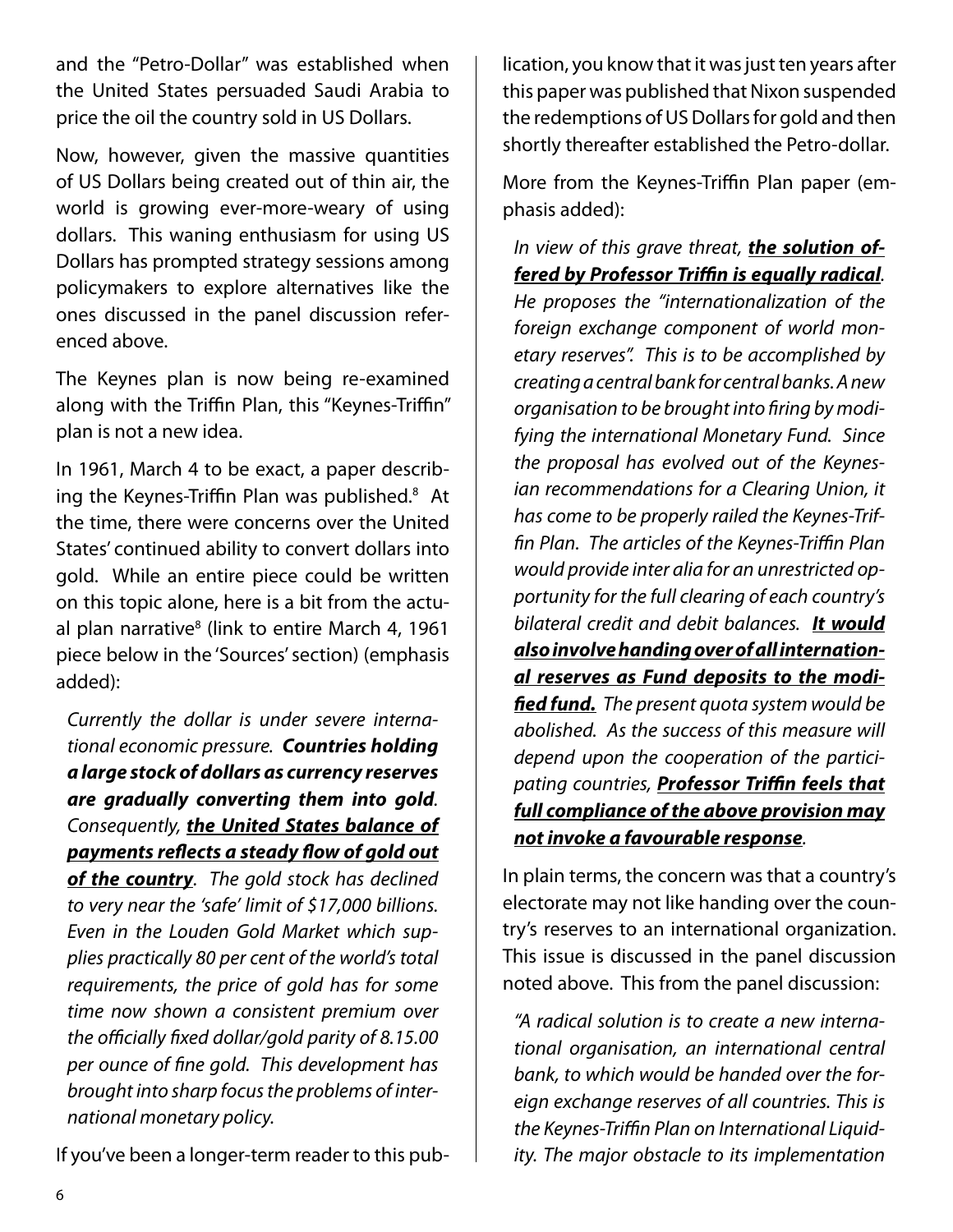*would be the' reluctance of countries to give up their sovereignty over reserves. But it can be considered as a proposal to set the ball rolling for future negotiations."*



Ms. Lagarde, as Managing Director of the International Monetary Fund has long been lobbying for a one-world, digital currency. When delivering the keynote address at the Fin-Tech conference in Singapore on December 16, 2018, while speaking to a group comprised of financial and crypto-currency entrepreneurs, Ms. Lagarde made the following statements $8$ (full video available by following the link in the 'Sources' section) (emphasis added):

*"We are at an historic turning point. You. Young or not so young, doesn't matter but bold entrepreneurs, gathered here today, you are not just inventing new services, you are reinventing the history of money. You are drawing a completely new future, actually, and we are all in the process of adapting"*

Then later in her speech:

*"Let's go back to our pizza, hopefully by then, it's still warm. when you buy it at the click of a button, your bank transfers funds to digital currency held at the central bank. In turn, the central bank immediately forwards it to the supermarket's bank which would credit the supermarket's accounts. All of that in a split of a second, all nearly for free and anytime. Do you see what just happened? The central bank is now the trusted intermediary"*

There are obvious issues here for those of us concerned about financial privacy and maintaining the sovereignty of our own currencies. The other obvious issue here is that a digital currency is still fundamentally a fiat currency.

Ms. Lagarde did briefly touch on the privacy issue during her Fin-Tech conference talk (emphasis added):

*"Let's return to the trade-off between privacy and financial integrity. Can we find the middle ground? Central banks might design digital currencies so that users' identities will be authenticated through customer due diligence procedures and transactions recorded. But the identities would not be disclosed to either third parties or governments unless it was so required by law."*

Regardless as to how hard Ms. Lagarde tries to reassure those listening on privacy issues, central bankers have a long history of not telling the truth and operating in secret.

In this extremely uncertain and volatile environment, safe assets and inflation hedge assets like metals, in our view, continue to be prudent for many investors.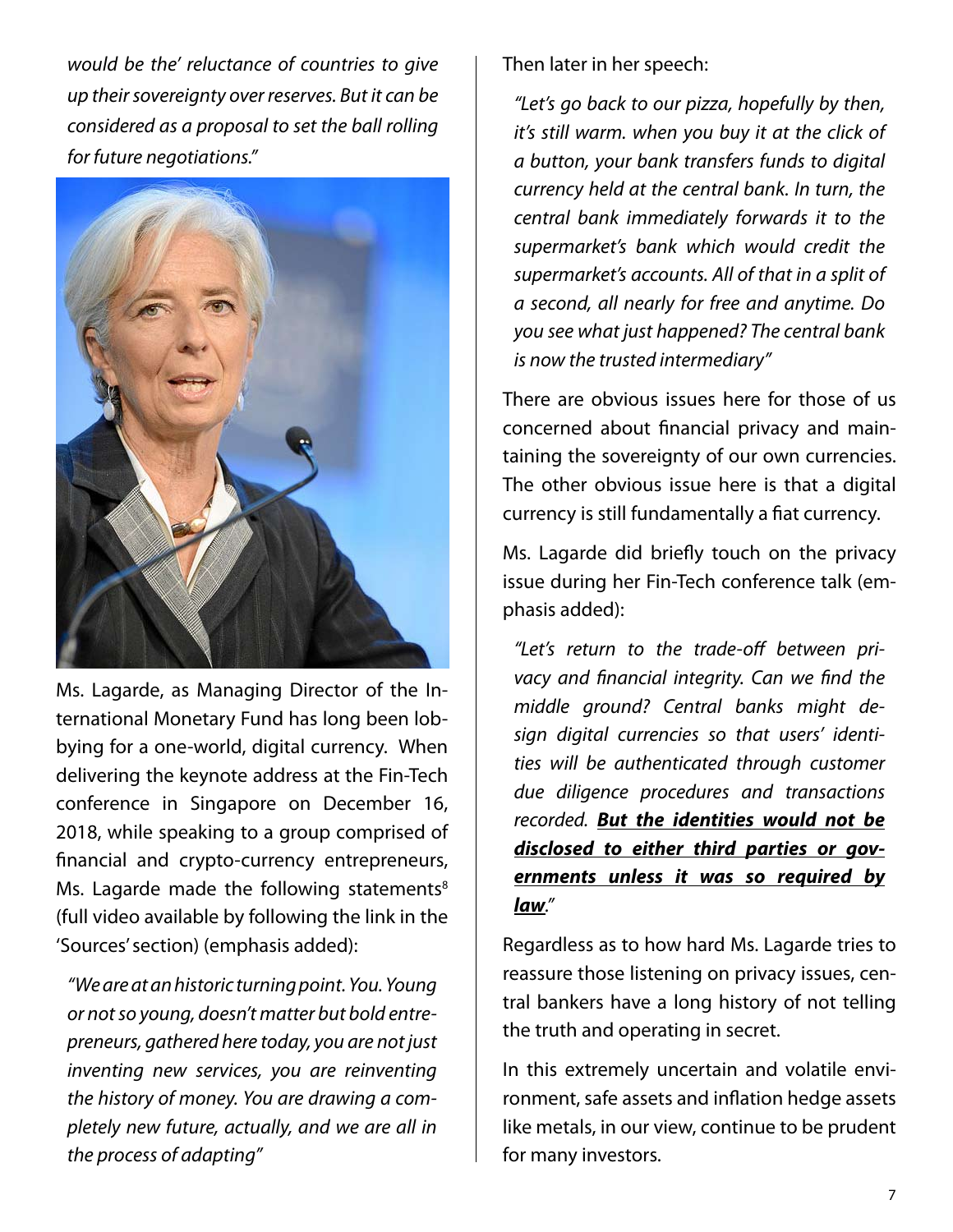

## **Economic Destruction Continues - Retail**

The response to COVID-19 continues to prove to be economically devastating with the worst yet to come in our view.

Retail has been hit especially hard.

This from "Zero Hedge" (emphasis added):9

*Macy's, JCPenney, Neiman Marcus, and now Saks Fifth Avenue: in just a few weeks, the four core pillars and anchor tenants of the US mall sector will file for bankruptcy.*

*While we previously reported that the former two retail icons had entered their bond grace period ahead of filing a formal Chapter 11 bankruptcy petition, on Wednesday afternoon Bloomberg reported that Hudson's Bay Co had also missed its April payments on at least two commercial mortgage-backed securities that were part of \$696 million in financing for Saks Fifth Avenue and other stores.*

*The securities, originated in 2015, were current until this month when the company missed interest-only debt payments totaling only\$3.2 million, according to data compiled by Bloomberg and a person familiar with the matter. According to Bloomberg, the* 

*missed payments were on securities that financed 34 properties - 10 Saks and 24 Lord & Taylor stores. The Saks locations include Beverly Hills, California, Atlanta, Chicago and Miami.*

*Demonstrating the shock to the retail sector over the past month, almost 11% of retail CMBS loans were as much as 30 days delinquent this month, up from 1.7% in March, according to an April 23 report by the CRE Finance Council, a commercial real estate trade group.*

Those statistics are shocking. In just one-month, commercial loans had their delinquency rates increase by nearly 10%!



# **Maybe Don't Plan on That Dividend After All**

The stock investing strategy utilized by many investors – targeting stocks that pay dividends may now be threatened. Many companies are cutting dividend payments to stockholders or eliminating them altogether. This from "Bloomberg" (emphasis added):10

*More companies have suspended or canceled their dividends so far this year than in the previous 10 years combined, with*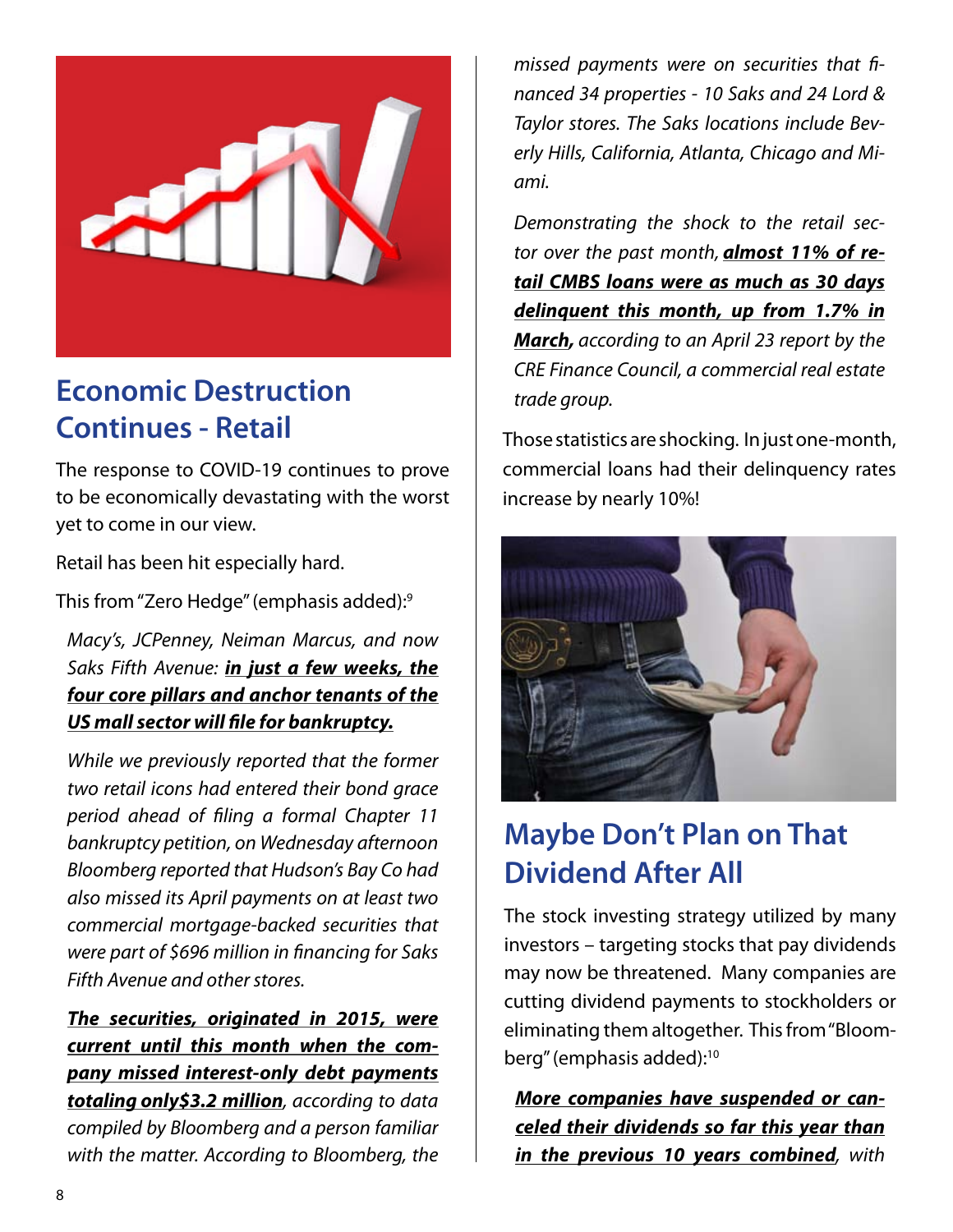*companies scrambling to preserve cash as the coronavirus pandemic saps revenue.*

*Through Tuesday, 83 U.S. companies and public investment funds, like real-estate investment trusts, have suspended or canceled their dividends, the highest number in data going back to 2001, according to S&P Global Market Intelligence. In the previous 10 years, 55 companies eliminated their dividends—payouts that companies make to shareholders as a reward for standing by them.*

On a recent client webinar, we provided a list of companies that had either cut dividends or eliminated them. The list of companies that have cut dividends contains many blue-chip companies that have been adversely affected by the corona virus response.

The list of companies that have reduced or eliminated dividends reads like a who's who of corporate America. This from "Wolfstreet" (emphasis added): $11$ 

*Dividend yield can be an irresistible siren song in the era of central-bank interest-rate and bond-yield repression: Harley Davidson's dividend yield was over 7% until this morning – when it announced that it would slash its dividend by 95%, from 38 cents to a symbolic 2 cents to conserve cash. Going forward, the dividend yield will be close to 0%.*

*GM, whose dividend yield was an alluring 6.5%, announced yesterday that it would eliminate its dividend altogether to save about \$2 billion in cash; and going forward, its dividend yield will be 0%. Ford had a dividend yield of over 11% before it eliminated its dividend.*

*Mortgage REITS have reduced or eliminated their rich dividends – and dividends is the pri-* *mary reason to hold REITs. This started in late March, when AG Mortgage Investment Trust announced that it would stop paying dividends. Investco Mortgage Capital and TPG RE Finance Trust both said they would "delay" paying their previously announced dividends to preserve liquidity. In April, AGNC announced that it would reduce its dividend by 25%.*

*All of them had theoretical dividend yields well into the double-digits. Investco's theoretical dividend yield – which reflects the past annual dividend payments as a percent of current share price – is over 60%.*

*Mall REITs are under enormous pressure, with most of their tenants shut down and many of them not paying rent. For example, Macerich announced mid-March that it would reduce its dividend from 75 cents a share to 50 cents, of which it would pay only 20% in cash and the remaining 80% in stock.*

*The list of big names that eliminated their dividend is getting longer by the day: Boeing, the airlines, the automakers, the cruise lines, cosmetics company Estee Lauder, hospital firm HCA Healthcare, hotel chains such as Hilton Worldwide and Marriott, casino operator Las Vegas Sands, retailers of all kinds including TJX, Kohl's, and Macy's….*

*This has been a persistent drumbeat over the past few weeks: Companies are struggling to preserve cash in order to survive this crisis, and dividends vanish with an announcement that the Board of Directors has decided to make them vanish.*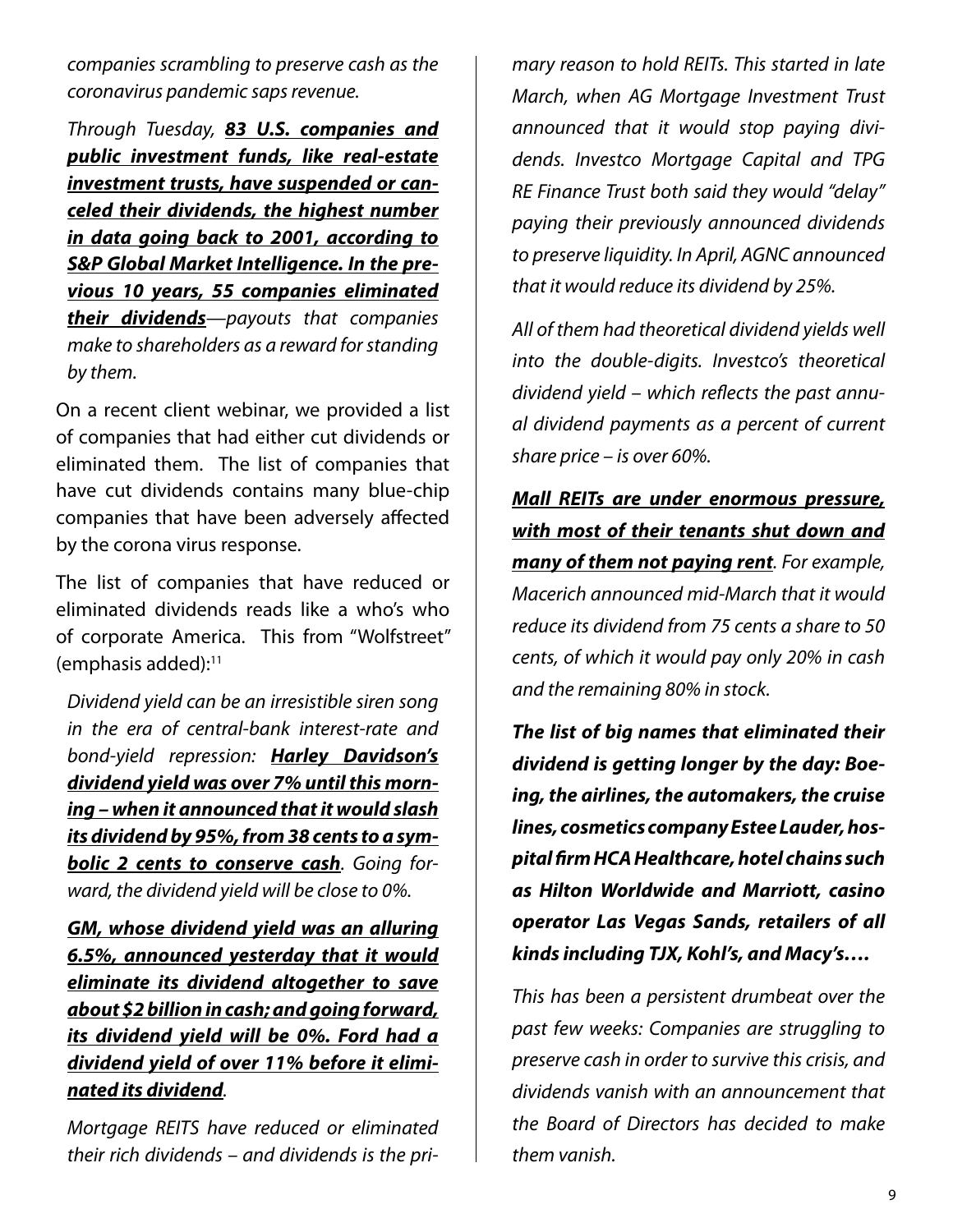

## **Buffett Dumps Airline Stocks**

The Oracle of Omaha dumped 100% of the airline stocks owned by Berkshire Hathaway recently. The billionaire investor dumped his stake in four major airlines. This from "The Street" (emphasis added):<sup>12</sup>

*Buffett said the nearly \$8 billion he'd invested in the country's four largest airline stocks had been a "mistake", telling investors at the annual general meeting of his Berkshire Hathaway investment group that the airline business has "changed in a very major way" that will leave carriers more indebted and with fewer commercial passengers and "too many planes".*

*"We felt our share of the underlying earnings was a billion dollars and we felt that that number was more likely to go up than down over a period of time," Buffett said. "And it turned out I was wrong about that business because of something that was not in any way the fault of four excellent CEOs."*

*"We made that decision (to exit) in terms of the airline business," he later said. "We took money out of the business basically even at a substantial loss, and we will not fund a company that* 

*where we think that it's going to chew up money in the future."*

*Last week, the International Air Transport Association lobby group, known as IATA, said global airline passenger volumes for the month of March fell to the lowest levels since 2006, with revenues down 52.9% from the same period last year.*

*Cargo traffic was down 15% from the prior year, IATA noted, and is likely to fall between 14% and 31% for the whole of 2020,*

*IATA also warned that, even as countries around the world lift travel restrictions as coronavirus case numbers subside, demand is likely to remain subdued for several months and the industry faces a \$314 billion hit to revenues that could cost some 25 million industry-related jobs.*

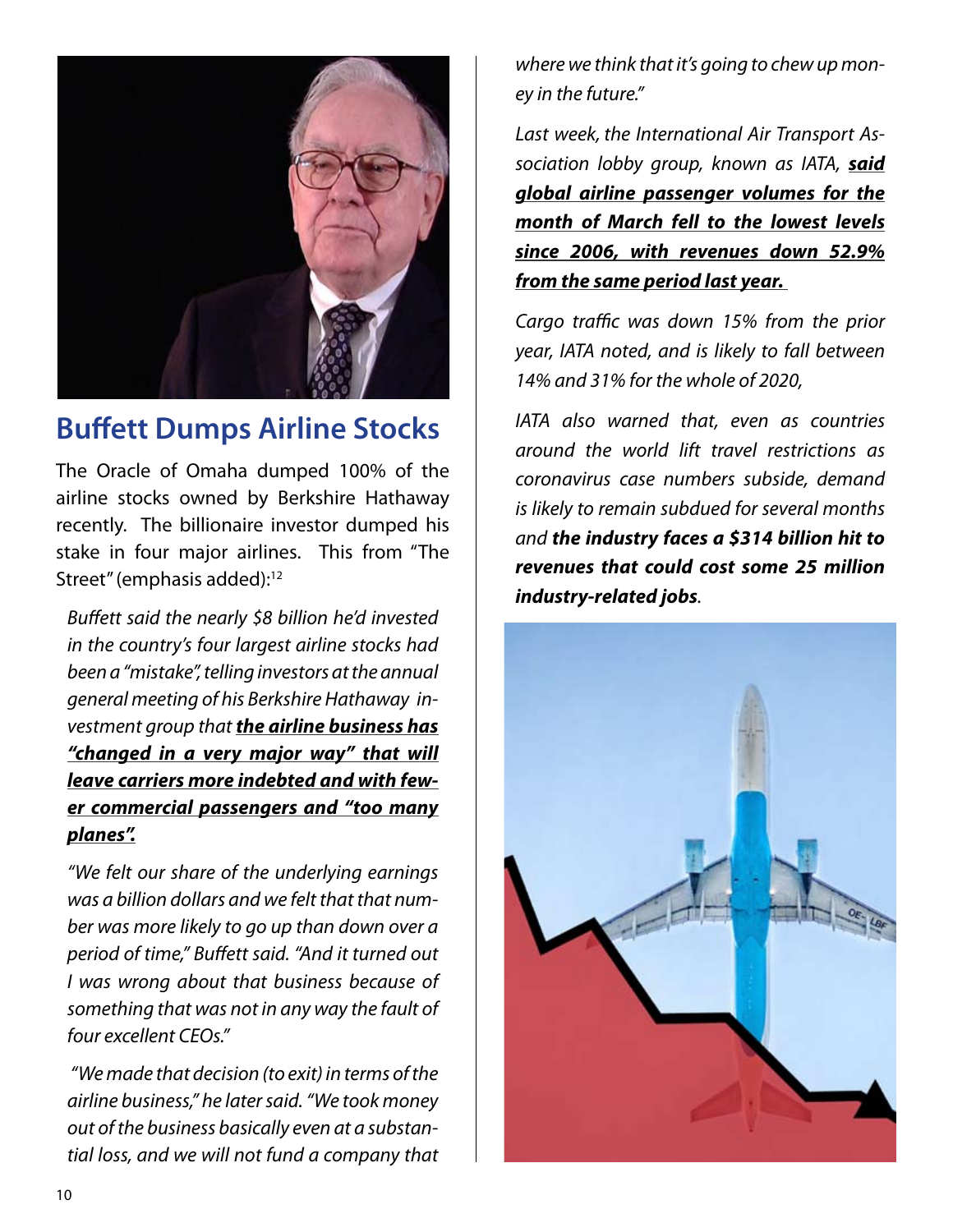

### **New Normal?**

In last month's issue of the "You May Not Know Report", we used the term 'new normal' to describe where we believe we are headed when considering current economic conditions and the Federal Reserve's policy response of unlimited money creation. To summarize our forecast, we see an inflationary environment in nominal terms and a deflationary environment in real terms.

We have long forecast a deep recession or depression as many of our long-time readers know. Economist, Nouriel Roubini concurs forecasting a bad recovery, a bout with inflation and then a depression.<sup>13</sup>

The noted economist cites several factors that lead him to this conclusion.14

One, high levels of debt in the public and private sectors. There is no reasonable person that believe that government debts will ever be repaid. With governments around the world spending massively in response to the corona virus situation, debt levels are rising faster than

 ever as deficits quickly reach levels that seemed impossible as recently as the beginning of the year. Private sector debt levels, as we have often noted are also at levels that are totally unsustainable.

Since most money today is debt, when debt levels are so high that debt cannot be paid, deflation is the outcome as debt defaults cause money to disappear from the financial system.

Two, demographics don't favor a solid recovery. Most advanced economies have aging populations and government funded healthcare systems. The strain on government budgets to provide healthcare to its citizens, particularly their aging citizens will add to deficits and debt.

Three, ongoing currency debasement. In an attempt to keep deflation at bay, central banks will continue to engage in monetary experiments. The monetary policies pursued by central banks will all involve money creation in evermore creative ways. One need only look at the Fed's recent decision to print money and buy corporate junk bonds directly as one example of these extreme policies. This will significantly add to inflationary pressures. Roubini says that stagflation is all but inevitable.

For our readers who are not familiar with the economic condition of stagflation, it simply means recession inflation. The inflation rate is high, economic output is low and unemployment remains at high levels.

This view squares with our view.

Unless unbridled money creation stops, inflation is the sure outcome. If money creation stops, then deflation will be the result.